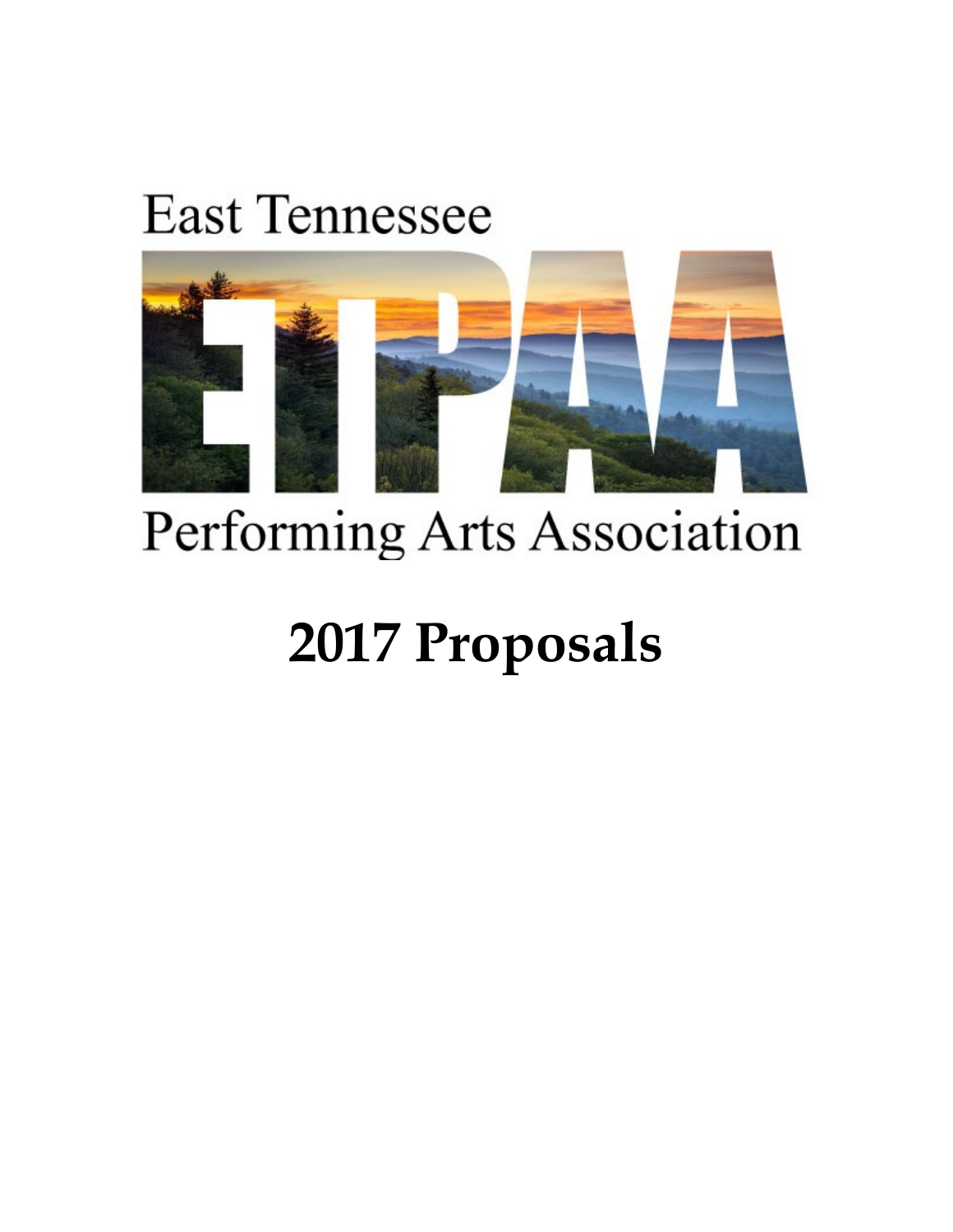#### **Proposal 1:**

Leza Carver, Heritage High School and ETPAA SRA/SA Representative

*Proposal* Provide future details in classification to more precisely accommodate the ability level within Novice Class.

*Rationale* This may help discern the differences between programs who are Novice and A-class caliber. Novice is for the true beginning guard member or staff entering into the winter season. Creating the opportunity to be more competitive against like units. This would work to properly group, foster competition, and growth.

> Novice Class (NOV) – The novice class is designed for the newest ensembles to our activity. Performers in the class will display *purely introductory skills with regards to vocabulary, technique and conceptual design***.** Evaluation for the Novice class will be based on the Regional A Criteria. Color Guards performing in the Novice class are eligible for promotion to the Scholastic Regional A class.

## **Proposal 1** *(revised 5/2/2016)***:**

Novice class performers will be defined as having basic, rudimentary, elementary, or simple skills.

**Board Recommendation:** Pass Proposal 1 as revised/amended.

Score sheets specific to Novice class (and below) are in development for ETPAA. Language will be added to the ETPAA Handbook further defining expectations of the Novice class.

**\_\_\_\_\_\_\_\_\_\_\_\_\_\_\_\_\_\_\_\_\_\_\_\_\_\_\_\_\_\_\_\_\_\_\_\_\_\_\_\_\_\_\_\_\_\_\_\_\_\_\_\_\_\_\_\_\_\_\_\_\_\_\_**

## **Financial Impact to the circuit:** Minimal.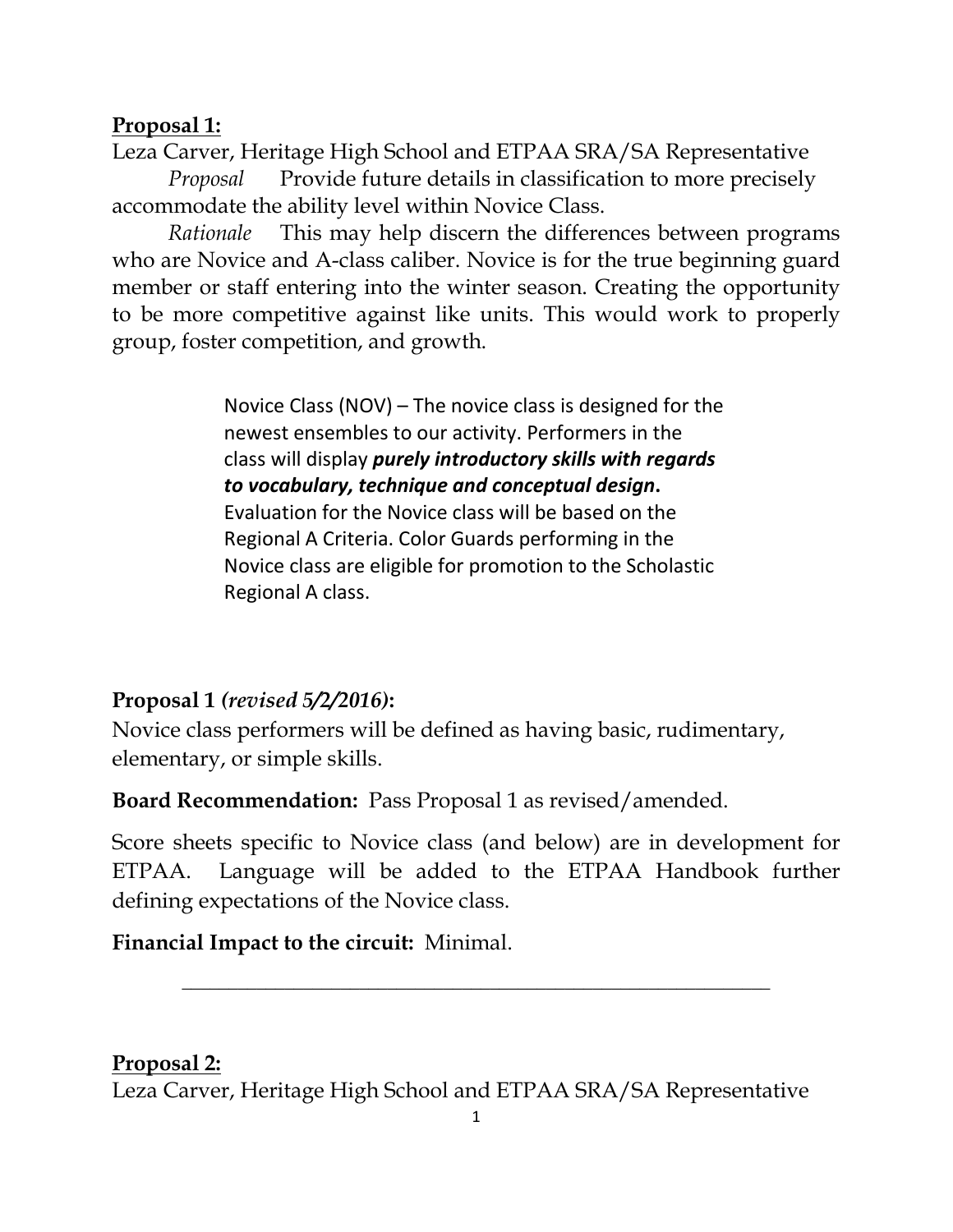*Proposal* Restructure/Rename the Scholastic A classes to more precisely accommodate the array of groups/ability level within each.

*Rationale* This may help discern the differences between programs who are A-class caliber but either do or do not compete on a national level. The stress and financial impact of competing at World Championships is a reason some groups choose not to do so or "take a year off," and this would allow for them to not have to compete against groups who are going fullout-competitive in a season. As all groups would be competing on the A class sheets, in this new breakdown, SRA groups would get "their feet wet" in a less established competitive environment.

Units that compete on the national level have a different mentality and budget than those that stay local. Creating these classes would give units that stay local the opportunity to be more competitive against like units. A class has the largest range of abilities and this would work to properly group, foster competition and growth.

> **Scholastic National A (SNA):** comprised of groups who willingly sign up for and participate in national (WGI) events--Regionals or World Championships. These groups have the financial resources, facility resources, support, and talent resources--of student performers, designers, and staff--to compete and be successful at the Scholastic A level in WGI (national) competition. Judged on the A-class sheets. Participants in this class should have beginning/intermediate vocabulary, programs, achievement levels, and are incorporating beginning intermediate concepts. Evaluation will be on the WGI A Class criteria. Nationally competitive teams (teams competing at WGI Regionals or World Championships in the A Class shall compete here).

Groups would be promoted from this class to Scholastic Open, if the situation or need arises (Promotion from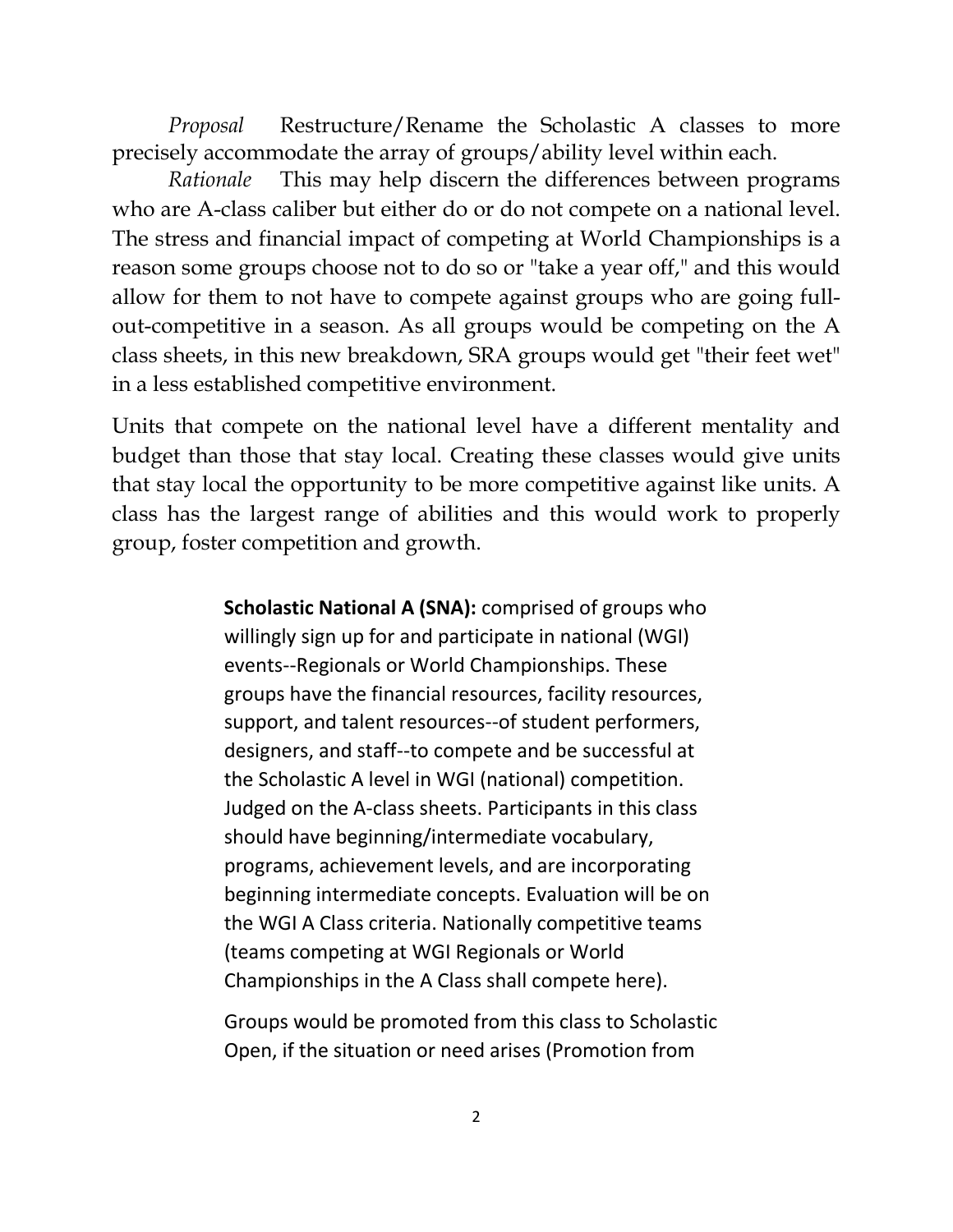WGI).

**Scholastic A (SA):** comprised of groups who are competitive, or have been competitive at a WGI-level, but are not choosing to compete on (WGI) national levels of competition--regionals or otherwise. These groups have some form of (strong talent, support, design, staff, etc.) but are not at the level of Scholastic National A. Judged on the A-class sheets. Participants in this class should have beginning vocabulary, programs, achievement levels, and have a low to mid incorporation of intermediate concepts. Evaluation will be on the WGI A Class criteria. Nationally competitive teams (teams competing at WGI Regionals or World Championships in the A Class shall compete here).

Groups would be promoted from this class to Scholastic National A, if the situation or need arises.

**Scholastic Regional A (SRA):** comprised of beginner Scholastic A programs, students, or instructional staff(s). These groups are new or may have some experience competing in A class, but are not quite at the level of the Scholastic A or Scholastic National A programs. This is a learning class for individuals to understand how to design, teach, and perform in the Scholastic A class. Participants in this class should have beginning vocabulary, programs, achievement levels, and have progressed beyond the introductory level, but are not yet ready to begin incorporating intermediate concepts. Evaluation will be on the WGI A Class criteria.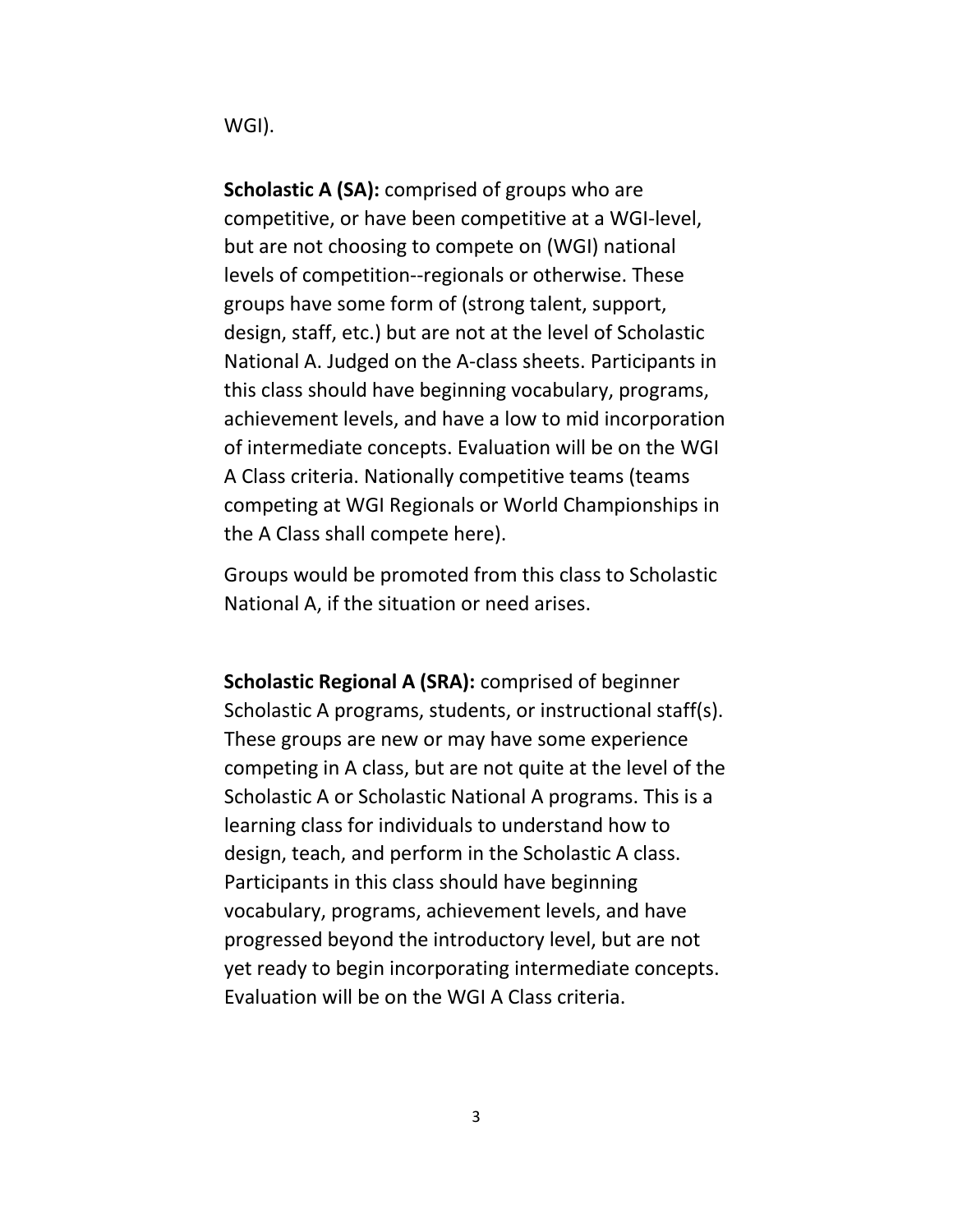Groups would be promoted from this class into the Scholastic A class (not Scholastic National A), if the situation or need arises.

#### **Proposal 2** *(revised 5/2/2016)***:**

A new classification will be created to bridge the gap between Scholastic Regional A (SRA) and Scholastic A (SA). The class will be called Scholastic Regional AA (SRAA) and will use Scholastic Regional A (SRA) score sheets.

**Board Recommendation:** Pass Proposal 2 as revised/amended.

Language will be added to the ETPAA Handbook further defining expectations of the SRAA class.

**\_\_\_\_\_\_\_\_\_\_\_\_\_\_\_\_\_\_\_\_\_\_\_\_\_\_\_\_\_\_\_\_\_\_\_\_\_\_\_\_\_\_\_\_\_\_\_\_\_\_\_\_\_\_\_\_\_\_\_\_\_\_\_**

**\_\_\_\_\_\_\_\_\_\_\_\_\_\_\_\_\_\_\_\_\_\_\_\_\_\_\_\_\_\_\_\_\_\_\_\_\_\_\_\_\_\_\_\_\_\_\_\_\_\_\_\_\_\_\_\_\_\_\_\_\_\_\_**

#### **Financial Impact to the circuit:** Minimal.

**Proposal 3:**

*This proposal was withdrawn.* 

#### **Proposal 4:**

Jana Hanson, Maryville High School and ETPAA Executive Secretary

*Proposal* Create a new class for scholastic winterguards.

*Rationale* The new class would be devoted to bridging the gap between those groups in Scholastic Regional A (SRA) and those in Scholastic A (SA). The new class would use the Scholastic A class sheets at the local level.

*This proposal was consolidated into Proposal 2.*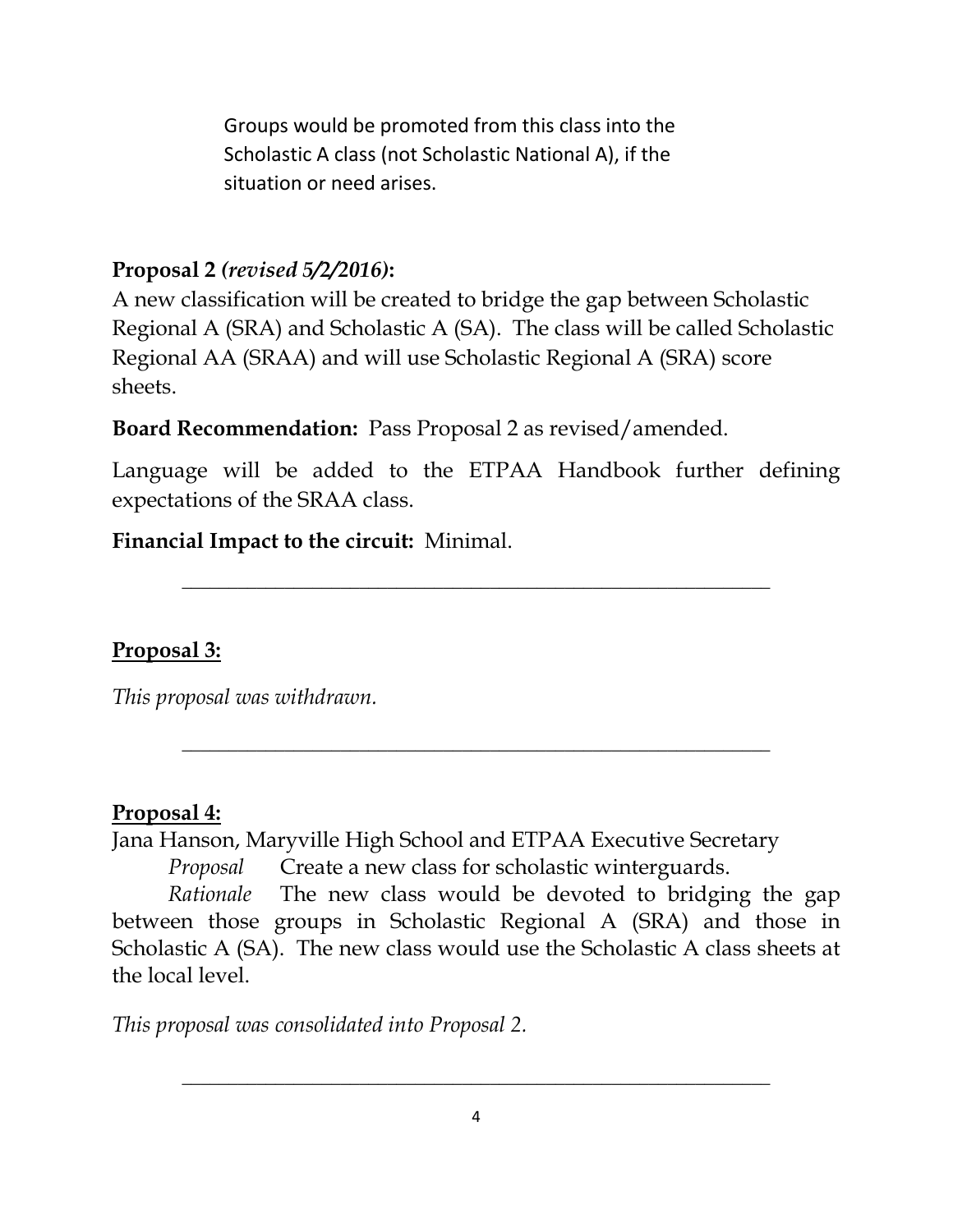#### **Proposal 5:**

Jana Hanson, Maryville High School and ETPAA Executive Secretary

*Proposal* Restructure class representatives on the Board of Directors. Provided a new Scholastic A class is added, the following classes should be represented on the ETPAA Board of Directors:

> Cadet/Prep Novice Scholastic Regional A (SRA) New winterguard class Scholastic A (SA) Independent winterguards Percussion

*Rationale* Restructuring the class representatives on the Board of Directors would provide opportunity for others to volunteer time or expertise to the benefit of our circuit.

#### **Proposal 5** *(revised 5/2/16)***:**

The following classifications will have elected one-year term representation on the Board of Directors:

(1)Cadet/Prep/Novice; (2)Scholastic Regional A (SRA)/Scholastic Regional AA (SRAA) (3)Scholastic A (SA) (4)Independent winterguards (5)Percussion (all classifications)

**Board Recommendation:** Pass Proposal 5 as revised/amended.

**Financial Impact to the circuit:** Minimal.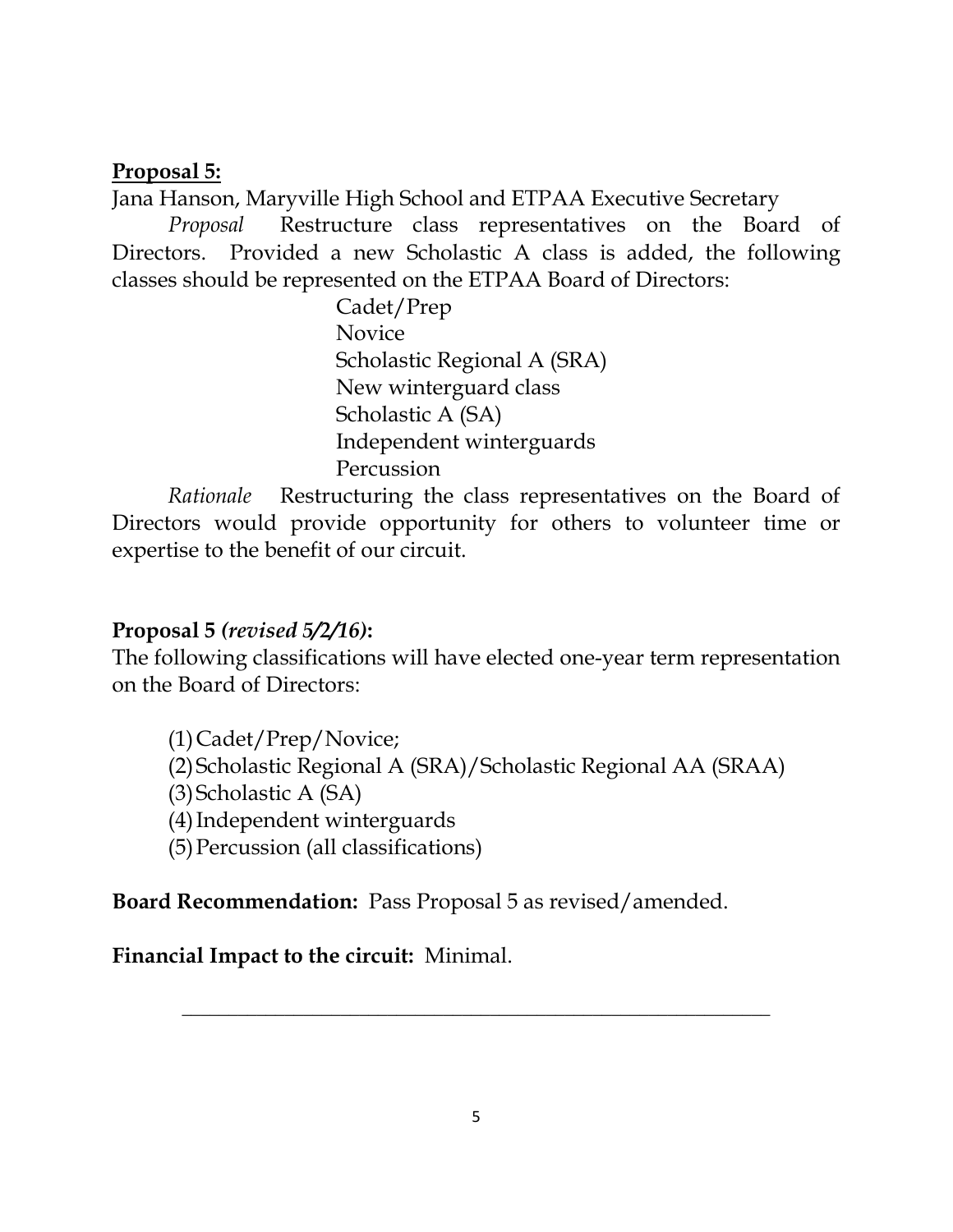#### **Proposal 6:**

Vic Truscelli, Karns High School and ETPAA Judge & Contest Coordinator *Proposal* Cadet, Prep, and Novice Class units should be scored on a Novice class sheet focusing on basic, elementary skills. *Rationale* Many of our Novice Class units this past season seemed to have exceeded the criteria for basic/elementary skills. Score sheets specifically designed to reward this skill level would be more appropriate for these classes. There needs to be a clearer distinction between Novice Class and Regional A class.

*This proposal was consolidated into Proposal 1.* 

### **Proposal 7:**

Vic Truscelli, Karns High School and ETPAA Judge & Contest Coordinator *Proposal* The Contest Director/Chief Judge should receive a fee for attending each contest, similar to a judge's fee.

**\_\_\_\_\_\_\_\_\_\_\_\_\_\_\_\_\_\_\_\_\_\_\_\_\_\_\_\_\_\_\_\_\_\_\_\_\_\_\_\_\_\_\_\_\_\_\_\_\_\_\_\_\_\_\_\_\_\_\_\_\_\_\_**

 *Rationale* This role is as demanding as any judging position. Vic may not be able to attend all contests. There may be times when others need to step in. It would be appropriate for whoever serves in this capacity to be reimbursed for their efforts. This fee may be added to the list of judges fees supplied to each host.

#### **Proposal 7** *(revised 5/2/16)***:**

The Contest Director/Chief Judge should receive a fee, similar to a judge's fee, to be paid by the Show Host. The Contest Director/Chief Judge position will be filled by Board members when Vic Truscelli is unavailable.

**Board Recommendation:** Pass Proposal 7 as revised/amended.

**Financial Impact to the circuit:** Miminal.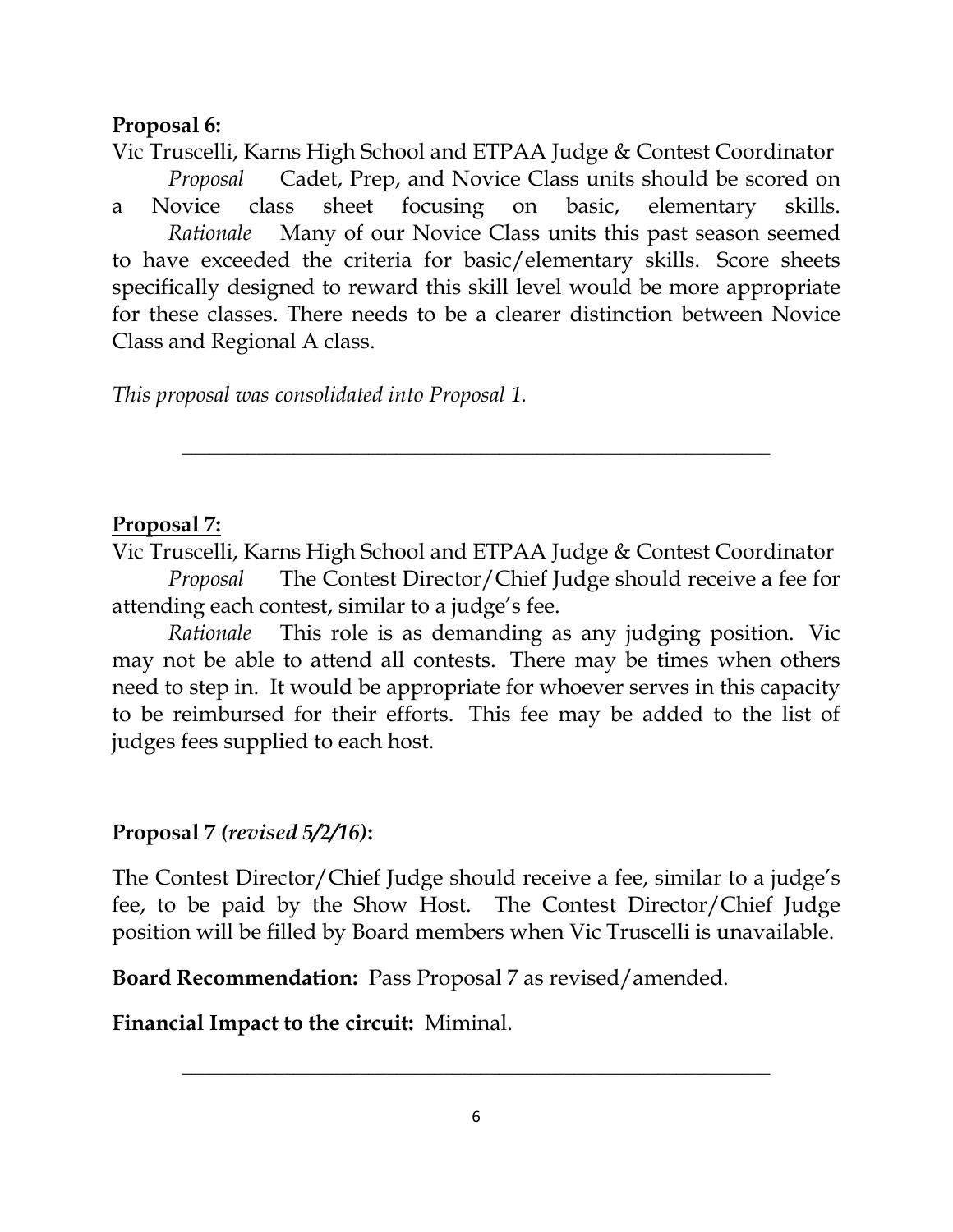#### **Proposal 8:**

Vic Truscelli, Karns High School and ETPAA Judge & Contest Coordinator *Proposal* The honorarium that is currently paid to our ETPAA Executive Secretary should be raised to \$1000.

 *Rationale* This position has required an enormous amount of time and effort throughout the year. Knowing the demands of the position, I believe an honorarium reflective of the exceptional work that has been done should be considered.

**Board Recommendation:** Pass Proposal 8 as written.

**Financial Impact to the circuit:** Moderate.

#### **Proposal 9:**

Katie Eaton, Farragut High School

*Proposal* That guard and percussion alternate who performs last at ETPAA Championships.

**\_\_\_\_\_\_\_\_\_\_\_\_\_\_\_\_\_\_\_\_\_\_\_\_\_\_\_\_\_\_\_\_\_\_\_\_\_\_\_\_\_\_\_\_\_\_\_\_\_\_\_\_\_\_\_\_\_\_\_\_\_\_\_**

*Rationale* Both groups want to perform last at Championships, and the fair way to accomplish this is to alternate each season.

**Board Recommendation:** Proposal 9 needs further discussion, both by the Board of Directors and with the general membership.

**\_\_\_\_\_\_\_\_\_\_\_\_\_\_\_\_\_\_\_\_\_\_\_\_\_\_\_\_\_\_\_\_\_\_\_\_\_\_\_\_\_\_\_\_\_\_\_\_\_\_\_\_\_\_\_\_\_\_\_\_\_\_\_**

**Financial Impact to the circuit:** Minimal.

**Proposal 10:** Jim Idol, Farragut High School and ETPAA Colorguard Coordinator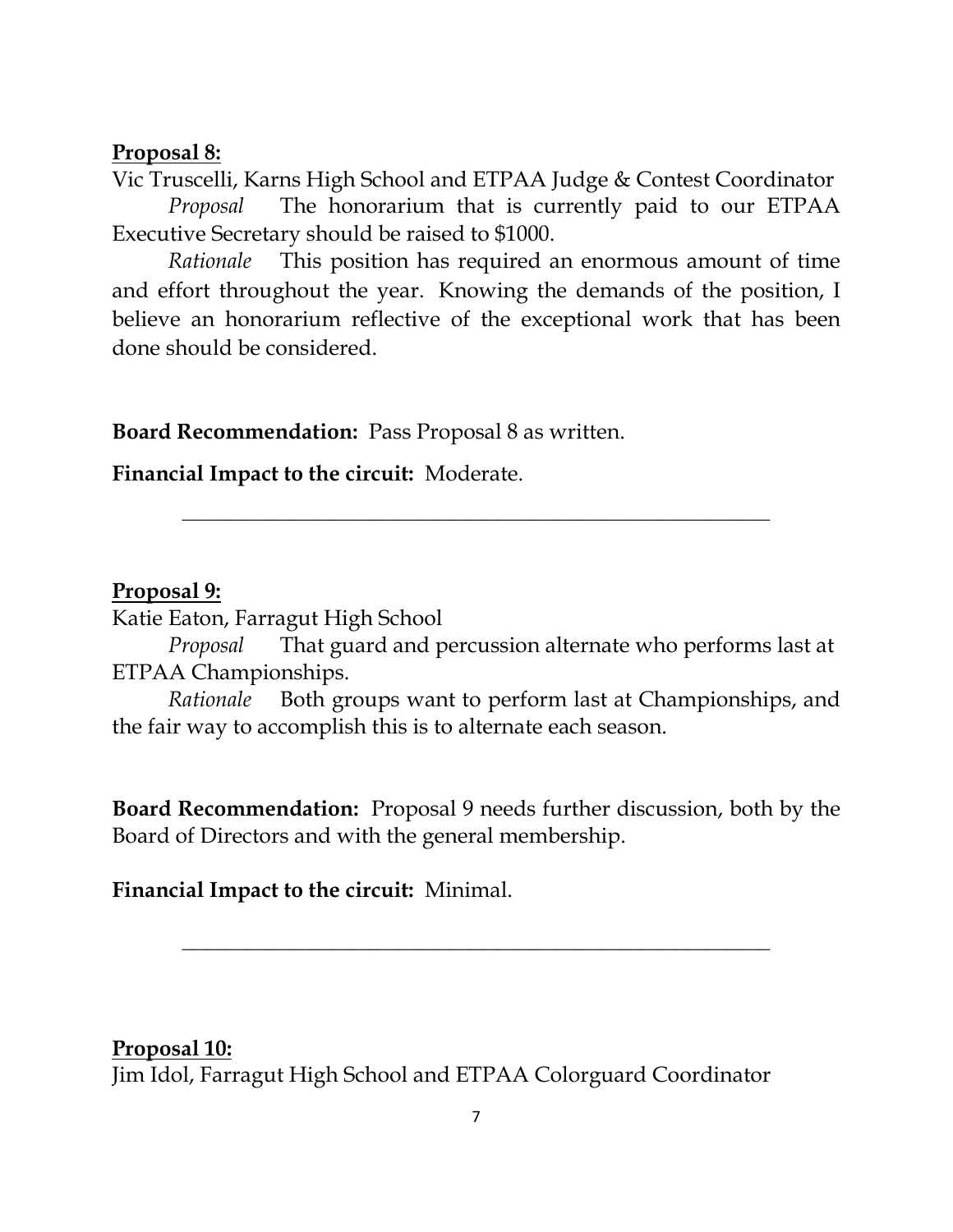*Proposal* ETPAA should expand the color guard classification system to include the SAA classification to serve units that have matured to a point where their program is ready to be evaluated on the WGI Scholastic "A" sheets but may not be ready to compete regionally or nationally.

*Rationale* Institution of this class will provide an interim step for the several units in the circuit that have proven to be viably evaluated on the "A" sheet and can be challenged to mature against that criteria. This would also allow the Novice classification to be more authentic and reserved for units that are truly at the Beginner level.

*This proposal was consolidated into Proposal 2.* 

#### **Proposal 11:**

Jim Idol, Farragut High School and ETPAA Colorguard Coordinator

*Proposal* The Board should develop a method to effectively recruit corporate partners to benefit the operation of ETPAA.

**\_\_\_\_\_\_\_\_\_\_\_\_\_\_\_\_\_\_\_\_\_\_\_\_\_\_\_\_\_\_\_\_\_\_\_\_\_\_\_\_\_\_\_\_\_\_\_\_\_\_\_\_\_\_\_\_\_\_\_\_\_\_\_**

The Board should develop materials to assist in the recruitment of corporate partners. Those materials should establish partnership opportunities at a variety of levels (i.e., Platinum, Gold, Silver, Bronze…).

Partners would be recognized on the circuit website and some partnerships levels could include season-long recognition at all events.

Those members who volunteer to use their contacts and leverage to sign local, regional or national businesses into the partnership with ETPAA would receive 50% of the proceeds TO BENEFIT THE EXPENSES AND OPERATIONS OF THEIR UNIT (Checks would only be issued to the sponsoring organization – not to individuals).

*Rationale* Many ETPAA members have the contacts to develop partnerships that are mutually beneficial to the organization and the unit. While not all of the units are in a position to host shows, this program would allow any unit to raise funds on behalf of the unit and for the good of the organization.

**Board Recommendation:** Further instructions or guidelines concerning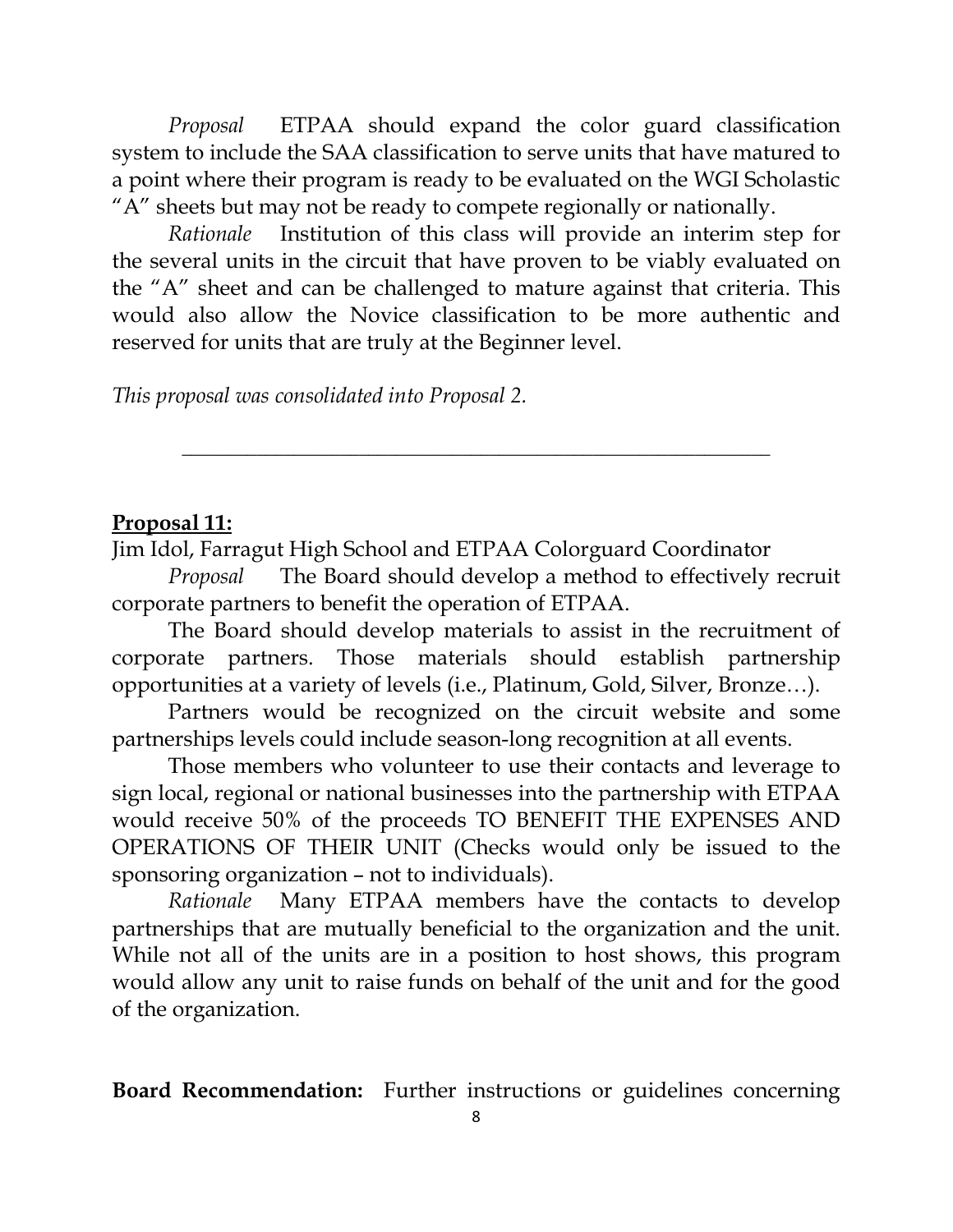Proposal 11 will be discussed at the Fall 2016 meeting.

**Financial Impact to the circuit:** Moderate to Significant.

## **Proposal 12:**

Jim Idol, Farragut High School and ETPAA Colorguard Coordinator

*Proposal* ETPAA should avail its membership to embrace and support educational events that are directly related to the development of performing arts in the area of ETPAA influence.

**\_\_\_\_\_\_\_\_\_\_\_\_\_\_\_\_\_\_\_\_\_\_\_\_\_\_\_\_\_\_\_\_\_\_\_\_\_\_\_\_\_\_\_\_\_\_\_\_\_\_\_\_\_\_\_\_\_\_\_\_\_\_\_**

ETPAA staff and members would be availed to help with development and staffing of events to the extent the hosting organization requested.

Sanctioning, advertising, and other operational assistance would be cooperatively developed with the presenting unit and ETPAA would receive 10% of the proceeds for services rendered.

*Rationale* ETPAA members have the expertise to develop and present excellent training opportunities for all levels of performers in the region.

ETPAA should broaden its reach by helping units develop cooperative, educational events that benefit the local performers while providing a positive fiscal impact for the presenting unit and the ETPAA organization.

**Board Recommendation:** Pass Proposal 12 as written. The Board will accept proposals for ETPAA sanction of events and will review on a case by case basis.

## **Financial Impact to the circuit:** Moderate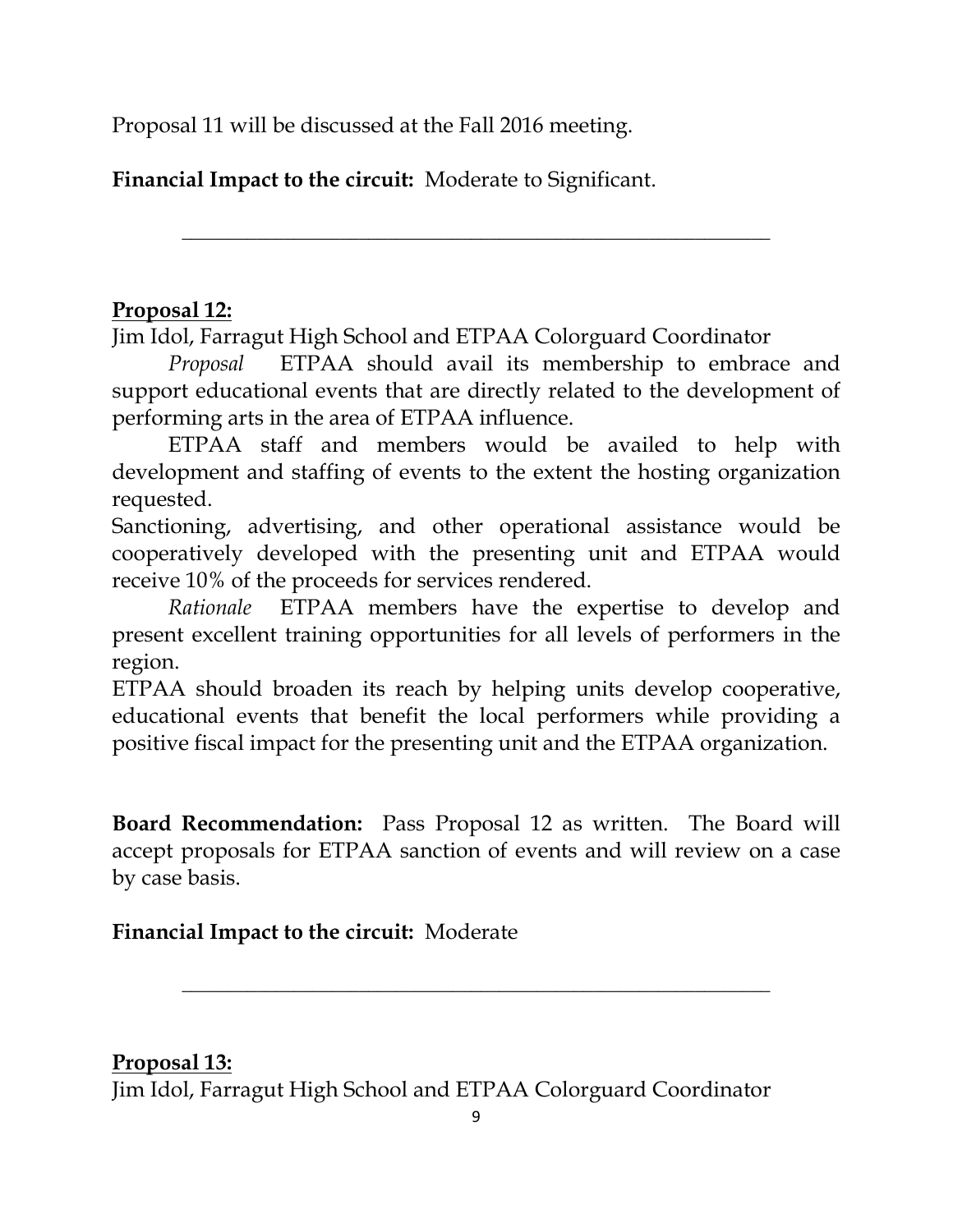*Proposal* A method should to be developed for the equitable consideration of sites for the qualifying competition.

An application should be developed that includes all information pertinent to presenting a successful event.

Final selection would be determined a committee appointed by or a subset of the Board and would be based on a list of criteria to be determined which might include considerations such as membership longevity, facility characteristics, traditional show dates, geographic location, post-mark date / date received, etc.

The selected applicant should immediately post a non-refundable show host fee of \$500 to the circuit that will become part of the operational budget for the circuit and services provided by sanctioning the event.

This fee should not offset any other costs to the host nor will the fee be refunded should a selected site later decide that the event could not be held.

**Exception:** the fee would be refunded should ETPAA take an action to cancel the event, such as inclement weather.

*Rationale* The circuit needs to move toward a more structured system of selecting and scheduling shows.

**Board Recommendation:** Pass Proposal 13 as written. A comprehensive set of show host guidelines and application is in development and will be available by Fall 2016.

**\_\_\_\_\_\_\_\_\_\_\_\_\_\_\_\_\_\_\_\_\_\_\_\_\_\_\_\_\_\_\_\_\_\_\_\_\_\_\_\_\_\_\_\_\_\_\_\_\_\_\_\_\_\_\_\_\_\_\_\_\_\_\_**

**Financial Impact to the circuit:** Moderate.

#### **Proposal 14:**

Jim Idol, Farragut High School and ETPAA Colorguard Coordinator *Proposal* A method should to be developed for the equitable consideration of sites for competitions throughout the competitive season. An application should be developed that includes all information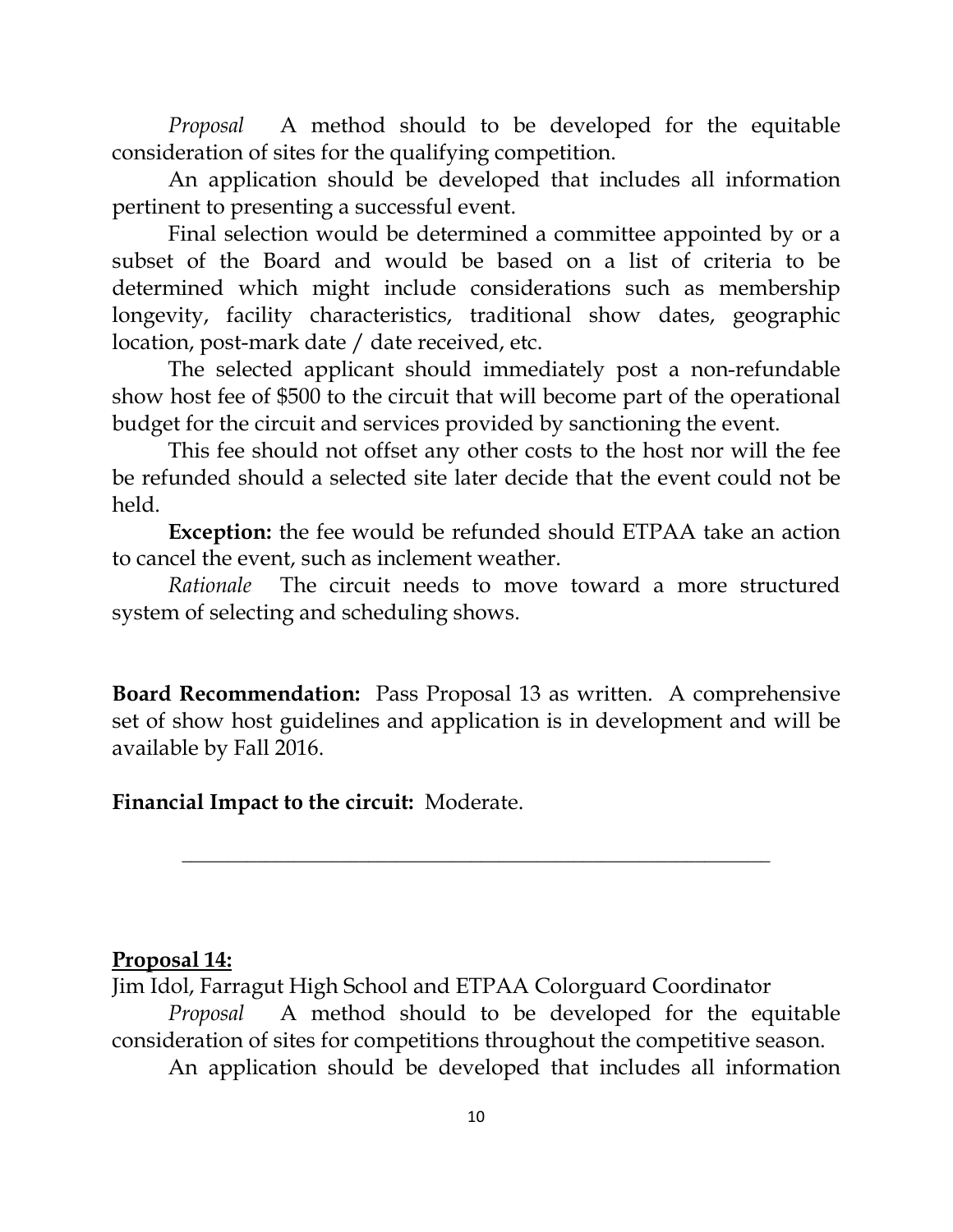pertinent to presenting a successful event.

The proposal may include up to three potential dates (while only one date required…) in the announced season's schedule.

Final schedule would be determined a committee appointed by or a subset of the Board and would be based on a list of criteria to be determined which might include considerations such as membership longevity, facility characteristics, traditional show dates, geographic location, post-mark date / date received, etc.

Selected applicants should immediately post a non-refundable show host fee of \$200 to the circuit that will become part of the operational budget for the circuit and services provided by sanctioning the event.

This fee should not offset any other costs to the host nor will the fee be refunded should a selected site later decide that the event could not be held.

**Exception:** the fee would be refunded should ETPAA take an action to cancel the event, such as inclement weather.

*Rationale* The circuit needs to move toward a more structured system of selecting and scheduling shows.

**Board Recommendation:** Pass Proposal 14 as written. A comprehensive set of show host guidelines and application is in development and will be available by Fall 2016.

**\_\_\_\_\_\_\_\_\_\_\_\_\_\_\_\_\_\_\_\_\_\_\_\_\_\_\_\_\_\_\_\_\_\_\_\_\_\_\_\_\_\_\_\_\_\_\_\_\_\_\_\_\_\_\_\_\_\_\_\_\_\_\_**

**Financial Impact to the circuit:** Moderate.

#### **Proposal 15:**

Jim Idol, Farragut High School and ETPAA Colorguard Coordinator

*Proposal* The location of the Championship show each year should be awarded to a member guard with an adequate facility that presents ETPAA with the highest bid for hosting the show.

Specifications of requirements for an adequate facility should be determined by the Board (or a committee appointed by the Board) and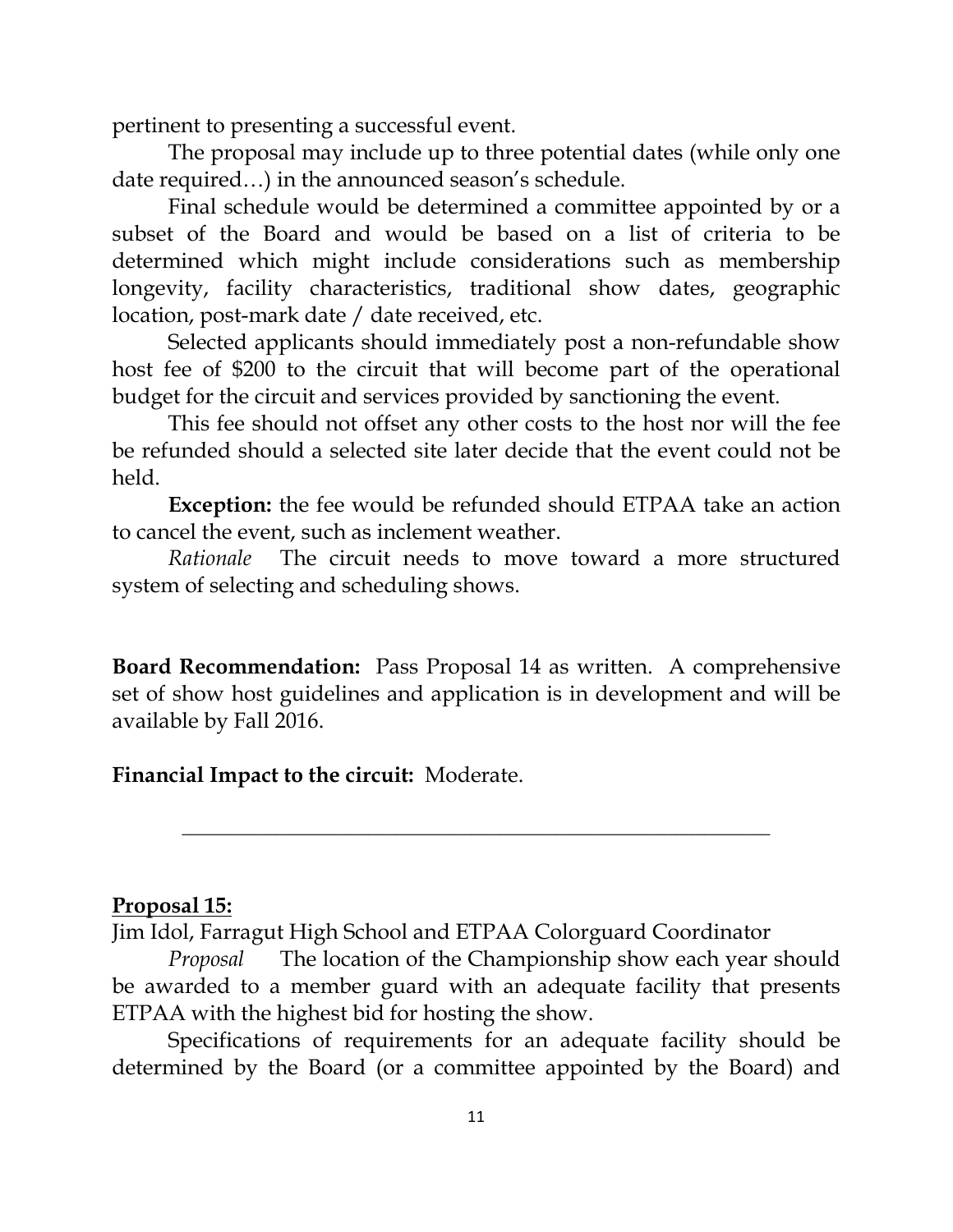submitted to the membership before bidding.

The Board shall also establish a minimum bid. The minimum should be adequate to cover the actual costs of presenting the Championship event  $+10\%$ .

Further, the Board should consider reserving some fund raising activities at Championships. Those might include souvenir sales of commemorative items such as event wear, patches, or videos.

*Rationale* The circuit is maturing quickly and has proven that it is capable of presenting a Championships event that has the potential to be significantly profitable for the hosting unit(s).

At the same time, the circuit is not yet mature enough to undertake the presentation of the Championships event without the assistance and underwriting of one of the member units.

**Board Recommendation:** Pass Proposal 15 as written. A comprehensive set of host guidelines and show host application are in development and will be available by Fall 2016.

**\_\_\_\_\_\_\_\_\_\_\_\_\_\_\_\_\_\_\_\_\_\_\_\_\_\_\_\_\_\_\_\_\_\_\_\_\_\_\_\_\_\_\_\_\_\_\_\_\_\_\_\_\_\_\_\_\_\_\_\_\_\_\_**

**Financial Impact to the circuit:** Moderate.

#### **Proposal 16:**

Jim Idol, Farragut High School and ETPAA Colorguard Coordinator

*Proposal* The promotion system needs to be clarified in regard to both methodology and implementation.

For instance, promotions occurring on the last promotion date of the season should either not be allowed to be appealed or if appealed; should carry forward to next competition that the unit attends even though the official date for promotions has ended.

*Rationale* Operational clarity and consistency.

**Board Recommendation:** Proposal 16 needs further discussion. Language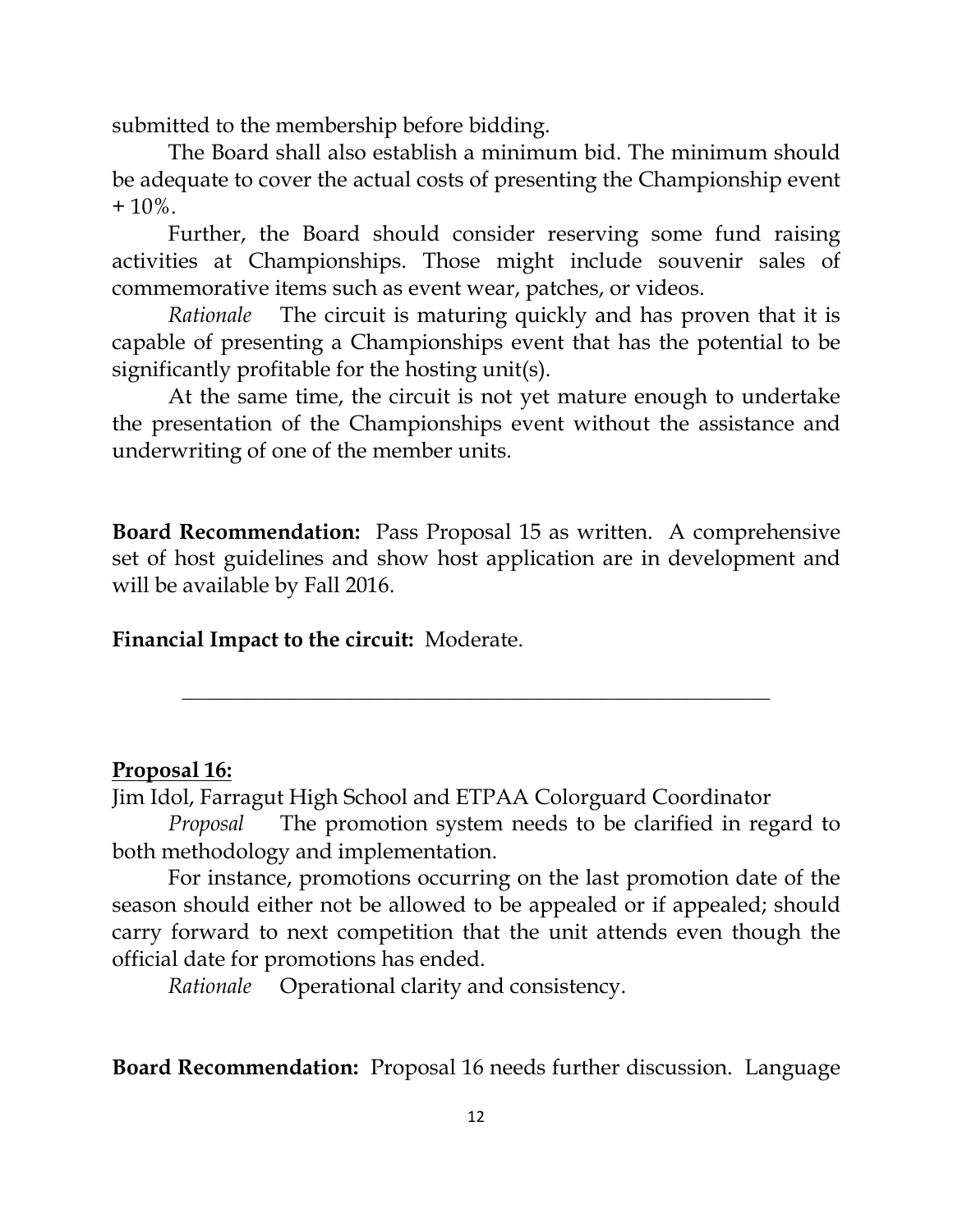related to appeal of promotion will be added to the ETPAA Handbook.

**\_\_\_\_\_\_\_\_\_\_\_\_\_\_\_\_\_\_\_\_\_\_\_\_\_\_\_\_\_\_\_\_\_\_\_\_\_\_\_\_\_\_\_\_\_\_\_\_\_\_\_\_\_\_\_\_\_\_\_\_\_\_\_**

**Financial Impact to the circuit:** Minimal.

## **Proposal 17:**

*This proposal was withdrawn.*

### **Proposal 18:**

Keith Clupper, Farragut High School and ETPAA President

*Proposal* Divide current board position of "Judge & Contest Coordinator" creating two new board positions, "Judge Coordinator" and "Contest Coordinator" that will evenly redistribute current responsibilities under the appropriate title.

**\_\_\_\_\_\_\_\_\_\_\_\_\_\_\_\_\_\_\_\_\_\_\_\_\_\_\_\_\_\_\_\_\_\_\_\_\_\_\_\_\_\_\_\_\_\_\_\_\_\_\_\_\_\_\_\_\_\_\_\_\_\_\_**

"Judge Coordinator" description of position and responsibilities:

- hired by the Board of Directors; fees are defined under contract
- is a non-voting member
- secures commitments with judges and/or judging associations
- serves as a liaison between judges and  $ETPAA$
- acts as a resource for member questions on philosophy, education, and classification
- assists in assessing the need for education sessions for circuit members and planning of same
- communicates with all judges regarding travel, lodging, and payment
- educates judges on use of ETPAA-specific sheets

"Contest Coordinator" description of position and responsibilities:

- hired by the Board of Directors; fees are defined under contract
- is a non-voting member
- maintains yearly contest schedule
- coordinates with contest hosts on show-day procedures,